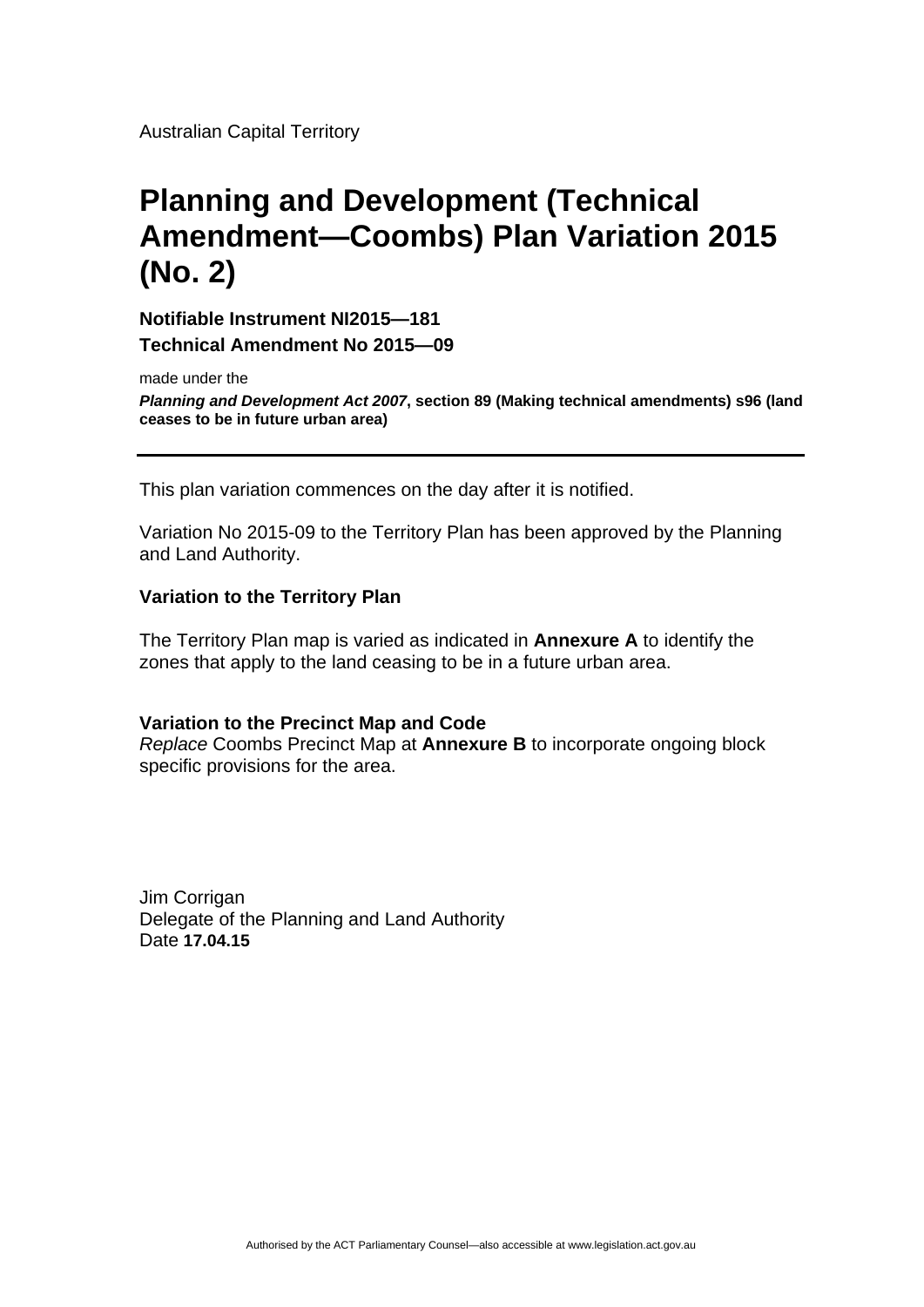## **THIS IS PAGE ONE OF ANNEXURE A TO NOTIFIABLE INSTRUMENT NI2015 – 181**



 Jim Corrigan Delegate of the Planning and Land Authority Date 17.04.15